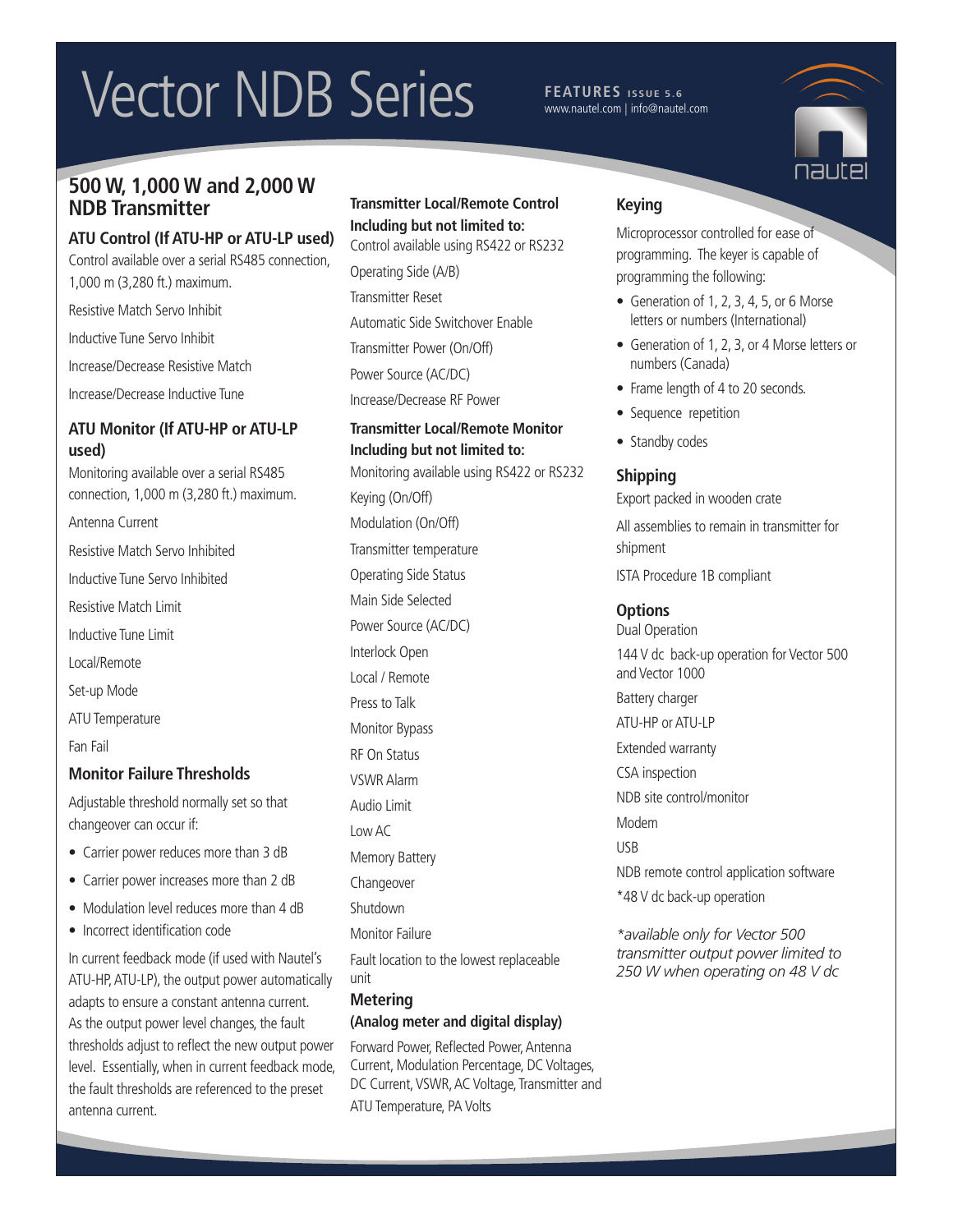# Vector NDB Series **Integrate Communary Issue S.6**

www.nautel.com | info@nautel.com

# **500 W, 1,000 W and 2,000 W NDB Transmitter**

#### **Modulation Level**

Adjustable from 0% to 95%

#### **Continuous Carrier Power**

500 W, 1, 000 W and 2,000 W maximum - N0N/A2A/A2A & A3E

All are adjustable from 10% to 100% of maximum

#### **Frequency Range**

Single channel

Synthesized with 100 Hz steps

190 kHz to 535 kHz standard band

#### **Frequency Stability**

 $\pm$  0.0003% over full environmental range

#### **Emission Mode**

N0N (CW no modulation)

A2A (MCW double sideband keyed tone)

A2A & A3E (Simultaneuous AM double sideband telephony and MCW double sideband keyed tone)

**Internal Keyed Tone Frequency** 400 Hz or 1,020 Hz  $\pm$  5%

### **External Audio Input Level**

 $-20$  dBm to  $+10$  dBm across balanced 600 ohm load with audio limiter

**Audio Frequency Response**  $\pm$ 2 dBm from 300 Hz to 3,000 Hz (A3E)

#### **RF Terminating Impedance** 50 ohms unbalanced

#### **Maximum Reflected Power Threshold**

| Product         | <b>Peak Reflected Watts</b> |
|-----------------|-----------------------------|
| Vector 500 NDB  | 30 W                        |
| Vector 1000 NDB | 60 W                        |
| Vector 2000 NDB | 120 W                       |

*\* The above peak reflected watts causes stepped reduction in output power until reflected power is less than maximum peak reflected watt threshold*

| Product         | <b>Peak Reflected Watts</b> |
|-----------------|-----------------------------|
| Vector 500 NDB  | 80 W                        |
| Vector 1000 NDB | 160 W                       |
| Vector 2000 NDB | 320W                        |
|                 |                             |

*\* The above peak reflected watts causes instantaneous reduction in output power to 0 W.*

Changeover and shutdown are inhibited when reflected power thresholds have been exceeded.

#### **Harmonic Levels**

Not exceeding –80 dB relative to carrier when used in conjunction with an ATU-HP into a standard antenna load.

Not exceeding –70 dB relative to carrier when used in conjunction with an ATU-LP into a standard antenna load.

#### **Hum and Noise**

Not exceeding –50 dB relative to 1,020 Hz at a modulation level of 95%

**Audio Distortion** Less than 3% at 95% modulation

#### **MTBF Transmitter**

Greater than or equal to 15,072 hours using MIL HDBK 217E calculation methods

Field experience indicates MTBF in excess of 3,000,000 hours for Nautel NDBs.

#### **MTTR Transmitter**

Less than or equal to ½ hour at PWB/ module level

### **Electromagnetic Compatibility**

Designed for compliance with applicable standards

### **ESD**

Designed for compliance with applicable standards

### **AC Efficiency**

70% AC input to RF output

#### **Environmental Limits**

Operating:  $-10^{\circ}$ C to  $+55^{\circ}$ C 0% to 95% relative humidity

Storage:  $-30^{\circ}$ C to  $+70^{\circ}$ C 0% to 95% relative humidity

Climate Any including tropical

#### **Altitude**

Up to 3,048 m (10,000 ft)

### **Safety**

Compliant with Nautel Internal Safety Audit.

Compliant with EN60215:1996 Safety Requirements for Radio Transmitting Equipment.

Designed with intent to comply with Safety Code 6 and/or IEEE C95.1-1999 when used with Nautel ATU-HP or Nautel ATU-LP.

#### **Compliances**

Compliant with ICAO Annex 10 Volume 1 Part 1 Section 3.4

Compliant to Industry Canada RSS-117

Designed with intent to comply with R&TTE Directive 1999/5/EC.

ANATEL certified